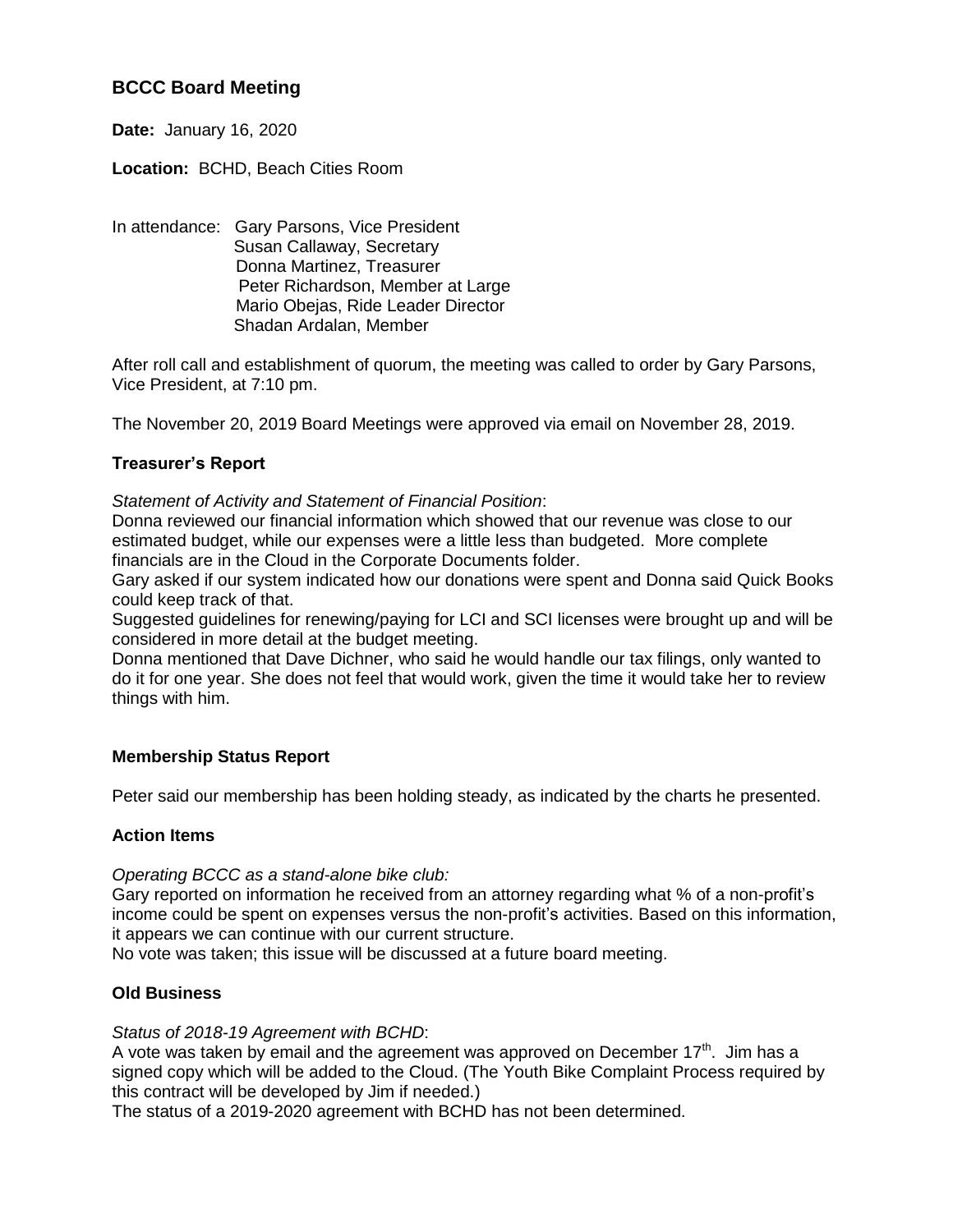### *Report on Holiday Party*

Per Jim's written comments, this was a big success with @ 84 people attending. The cost was more than our estimate but that was based on 50 people attending.

### *Domain Names and Board Member Email addresses*

Mario reported on what needed to be done regarding our various domain names and he will continue this process. He also discussed options for setting up new emails. This will be considered at our next Board Meeting.

### *Results of trial survey sent to ride leaders*

Gary reported that this is not complete and should be moved to our February agenda.

### *2020 Budget*

A special budget meeting will be scheduled.

### *Insurance*

Gary attended the online meeting with our insurance provider. He will check with Jim about the steps needed to renew our insurance which covers our rides as long as they are:

- Sponsored by the club
- Open to all
- No fees are charged (also no fund-raising without paying an additional fee) (Because of this last requirement, changes need to be made to the announcements regarding the upcoming ride to support Bill Ron's recovery.)

### *Status of Agreements with MBUSD and HBCSD*

Susan reported that we have almost reached a final agreement with MB.

She and Steve will be scheduling a meeting with HB to respond to any questions/concerns they might have after reviewing the proposed agreement we gave them.

#### **New Business**

#### *Open positions*

1. Bun Ride Leader:

New leaders are being recruited to lead the Bun Ride of their choice.

The schedule will be posted on our website ride calendar and announced in the newsletter.

2. Possible replacements for the following positions were discussed and they will be contacted by one of the Board Members: Social Director

Adult Education Leader Sponsorship Director Membership Director Newsletter Editor

### *Protecting members personal information*

Once a year Peter will sent out an announcement reminding members that they can choose to have their email address hidden.

### *10 K Ride*

No decision was made on club support for this event.